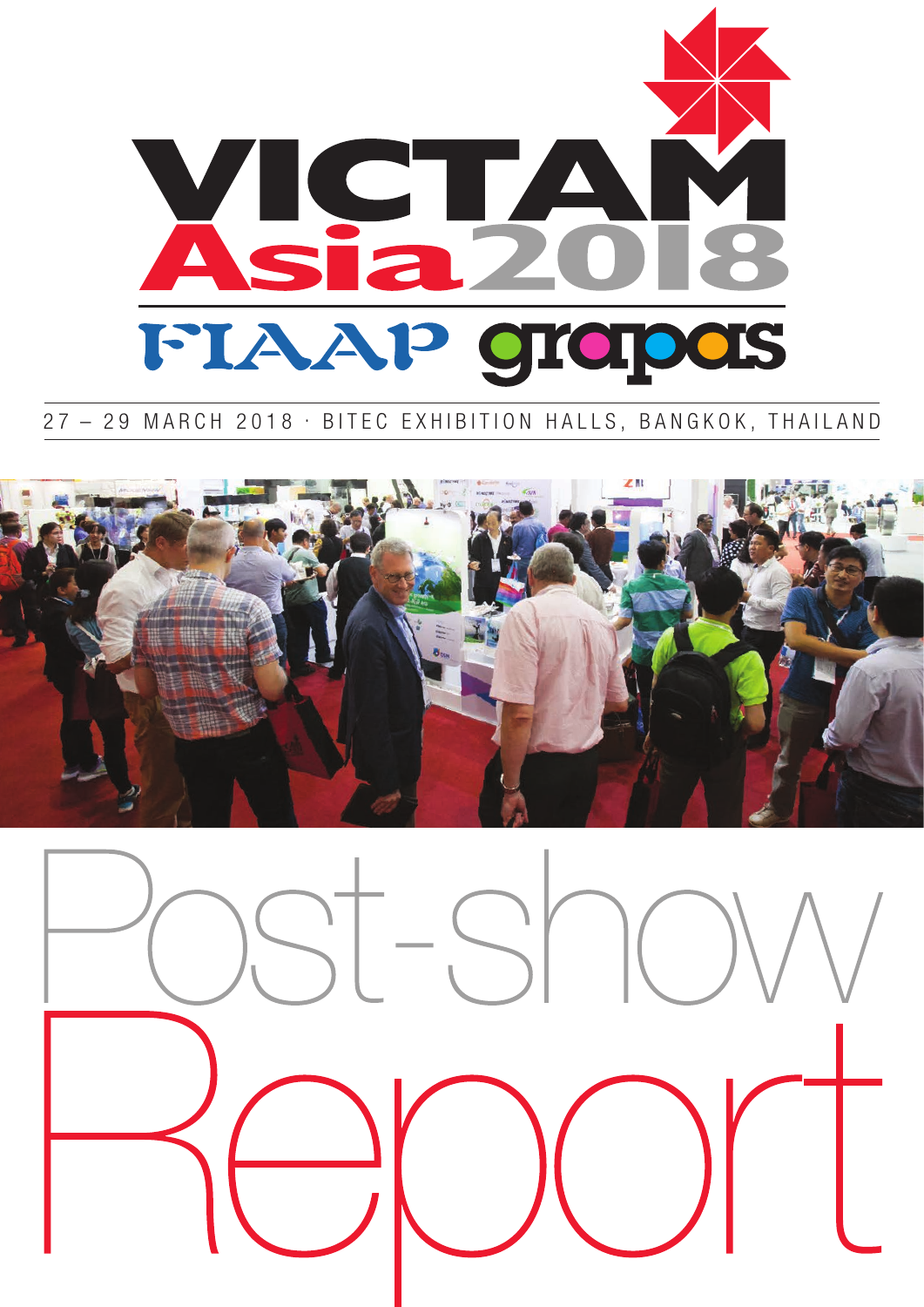The VICTAM Asia 2018 event took place from March 27 – 29 within halls 101 and 102 of the Bangkok International Trade & Exhibition Centre. This was the fourth time that the event had been held in BITEC and as usual **quality** was the word being used to describe the shows and conferences.

The visitors were **very pleased** with the exhibits, the newly launched products as well as the **high quality** of exhibitors and stands. The exhibitors reported that the number of visitors and as always the **quality** of those visitors was very high. The conference delegates also confirmed the **quality** of the speakers and papers presented at the conferences.

The event was the largest event in Asia so far. There were in all **227 exhibitors** and they came from **33 different countries**. There were more exhibiting companies than in 2016 when there had been 223 exhibitors from 29 countries.

Two new features were introduced during VICTAM Asia 2018: the **business matchmaking program** and the VICTAM **Newsroom**. The business matchmaking program added around **15% extra** meetings to everyone's schedule. It was a combination of an online tool and personal support by the Victam matchmaking consultants. The platform was visited **5.284** times, collecting **7.848** profile views. It allowed exhibitors and visitors to plan their appointments prior to the event in a very efficient way which resulted in **over 80%** of all the meetings being rated as **highly satisfied**.

The other feature was the VICTAM Newsroom. Speakers, visitors and exhibitors were interviewed about their expertise. The news crew also made running reports about the events through Victam's social media channels resulting in **>1500 views**. To catch an impression of the event and watch all the interviews visit the Victam International channel on YouTube.

The profile of the 227 exhibitors in the industry expo was very diverse. They represented 33 different countries, 26% are based in Europe, 48% from Asia and 26% in the rest of the world. **93%** of the exhibitors stated that they would participate in the next edition of VICTAM Asia. Asked for their assessment of the show, exhibitors scored it as **8 out of 10**. You can view the exhibitor list on the back page.

The event was attended by **5.629 unique attendees** from **67 different countries**, paying **6.987 visits** over three days. **77%** of the visitors were **decision makers** or **influencers** in the purchasing process. The geographical breakdown is shown below. 45% of the visitors came from (among others) the animal feed industry, 8,4% from the pet food industry, 10,7% from the grain, flour and rice industries, and 10,2% from the aqua feed industry.

The main reason for visiting this event was **networking**, visiting specific companies, looking for new products, staying in touch with suppliers and meeting new suppliers. **90%** of visitors stated they would visit the show again in 2020.

### Geographical breakdown of visitors

*The visitor figures have been independently audited by an UFI approved auditor that was appointed by TCEB (Thai Convention & Exhibition Bureau)*

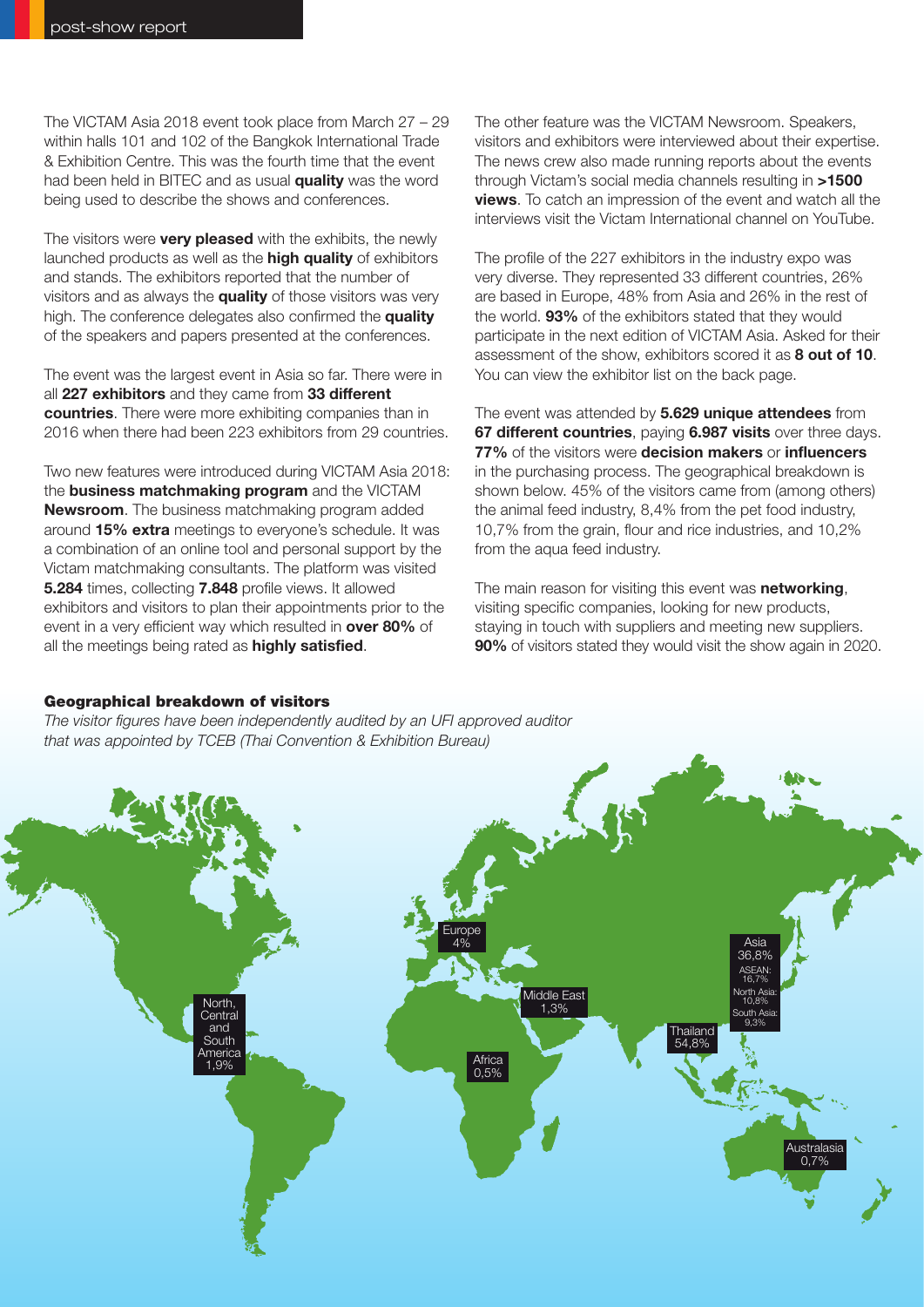| <b>Job functions of visitors</b> | $\frac{0}{0}$      | <b>Main business activities</b>      |               |
|----------------------------------|--------------------|--------------------------------------|---------------|
| ● CEO, directors                 | 47,0               | of visitors                          | $\frac{6}{6}$ |
| Nutritionists, formulators       | 11,5               | ● Animal feed industry               | 45,0          |
| Management                       | 30,5               | • Aquafeed industry                  | 10,2          |
| Other                            | 11,0               | • Petfood industry                   | 8,4           |
| Total                            | 100%               | <b>Integrators</b>                   | 13,3          |
| Influencers in the               |                    | Grain, flour, rice industries        | 10,7          |
| purchasing process               | $\frac{0}{\alpha}$ | <b>Biomass</b>                       | 2,5           |
| Final decision maker             | 28,7               | • Others                             | 9,9           |
| Co-decision maker                | 32,9               | (Universities, Chambers of Commerce, |               |
| Influencer                       | 18,6               | Government, Media and unspecified)   |               |
| None                             | 19,8               | <b>Total</b>                         | 100%          |
| Total                            | 100%               |                                      |               |

# *Some visitor quotes:*

*"By visiting the exhibition, we refreshed and found some new ideas for our work"*

*"Good exhibition. This program will help me for relation between technical person, professional and manufacturers in this sector. This is big opportunity for information of new technologies"* 

# *Some exhibitor quotes:*

*"All together a successful show. Keep up the good work!"*

*"The quality of visitors was high. We were able to do great business"*

*Source: onsite/online survey among participants*

# Sectors of interest to the visitors

*The total of these percentages is over 100% as a number of visitors expressed an interest in more than one sector*